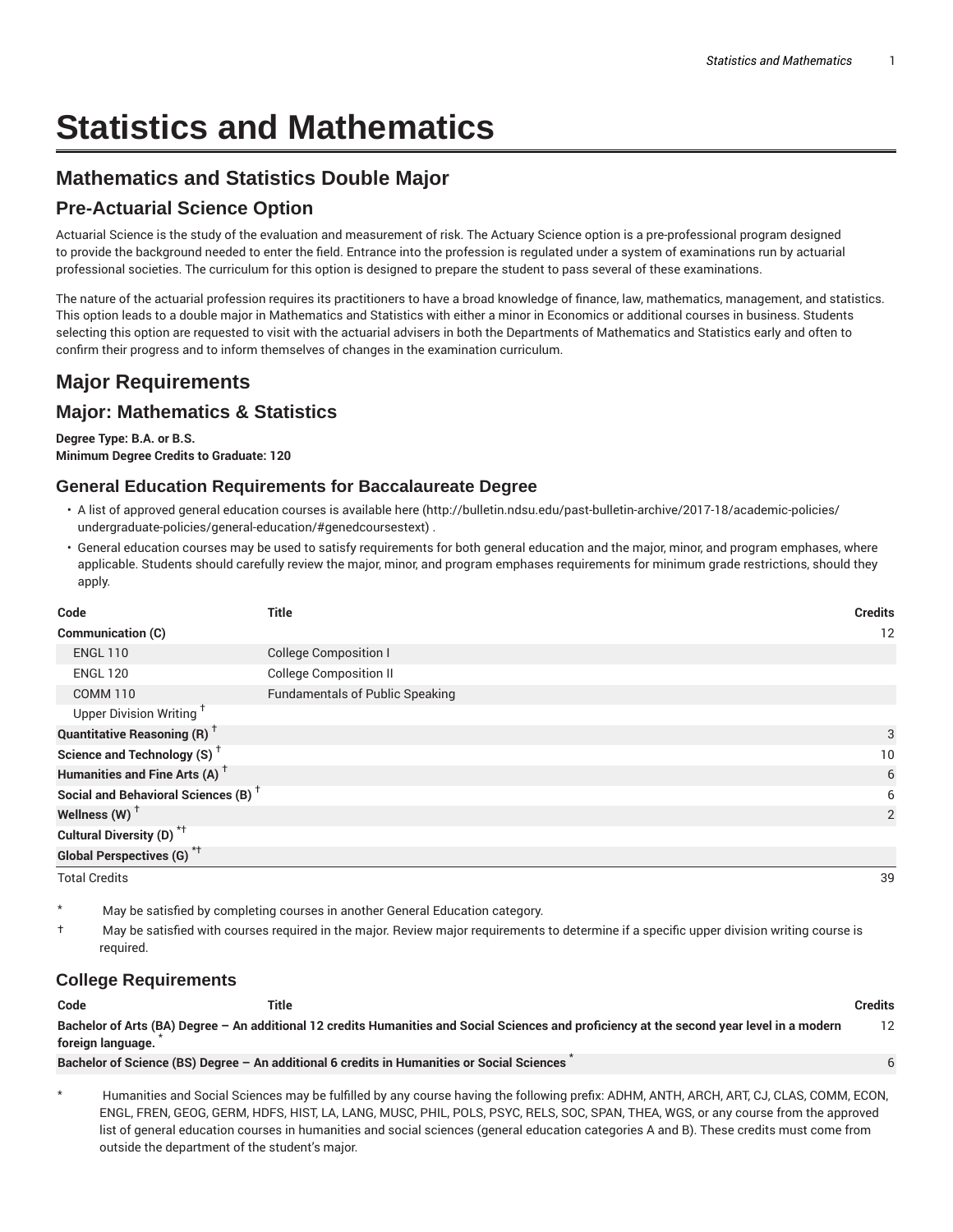### **Mathematics & Statistics Major Requirements**

A grade of 'C' or better is required in all MATH and STAT prefix courses.

| Code                                 | <b>Title</b>                                          | <b>Credits</b> |
|--------------------------------------|-------------------------------------------------------|----------------|
| <b>Math Major Core Requirements</b>  |                                                       |                |
| <b>MATH 129</b>                      | <b>Basic Linear Algebra</b>                           | 3              |
| <b>MATH 165</b>                      | Calculus I (May satisfy general education category R) | 4              |
| <b>MATH 166</b>                      | Calculus II                                           | 4              |
| <b>MATH 265</b>                      | Calculus III                                          | 4              |
| <b>MATH 266</b>                      | Introduction to Differential Equations                | 3              |
| <b>MATH 270</b>                      | Introduction to Abstract Mathematics                  | 3              |
| <b>MATH 329</b>                      | Intermediate Linear Algebra                           | 3              |
| <b>MATH 346</b>                      | Metric Space Topology                                 | 3              |
| <b>MATH 450</b>                      | Real Analysis I                                       | 3              |
| <b>MATH 491</b>                      | Seminar                                               | $\overline{2}$ |
| <b>Mathematics Electives</b>         | Any 300-400 level                                     | 3              |
| <b>Statistics Major Requirements</b> |                                                       |                |
| <b>STAT 330</b>                      | <b>Introductory Statistics</b>                        | 3              |
| <b>STAT 461</b>                      | <b>Applied Regression Models</b>                      | 3              |
| <b>STAT 462</b>                      | Introduction to Experimental Design (Capstone)        | 3              |
| <b>STAT 467</b>                      | Probability and Mathematical Statistics I             | 3              |
| <b>STAT 468</b>                      | Probability and Mathematical Statistics II            | 3              |
| <b>Statistics Electives</b>          | 400 level other than those listed above               | 18             |
| <b>Related Required Courses:</b>     |                                                       |                |
| <b>CSCI 160</b>                      | Computer Science I                                    | 4              |
| <b>CSCI 161</b>                      | <b>Computer Science II</b>                            | 4              |
| <b>Total Credits</b>                 |                                                       | 76             |

# **Major Requirements**

## **Major: Mathematics & Statistics Pre-Actuarial Option**

**Degree Type: B.A. or B.S. Required Degree Credits to Graduate: 124**

#### **General Education Requirements for Baccalaureate Degree**

- A list of approved general education courses is available here (http://bulletin.ndsu.edu/past-bulletin-archive/2017-18/academic-policies/ undergraduate-policies/general-education/#genedcoursestext) .
- General education courses may be used to satisfy requirements for both general education and the major, minor, and program emphases, where applicable. Students should carefully review the major, minor, and program emphases requirements for minimum grade restrictions, should they apply.

| Code                                                 | Title                                  | <b>Credits</b>  |
|------------------------------------------------------|----------------------------------------|-----------------|
| Communication (C)                                    |                                        | 12              |
| <b>ENGL 110</b>                                      | College Composition I                  |                 |
| <b>ENGL 120</b>                                      | <b>College Composition II</b>          |                 |
| <b>COMM 110</b>                                      | <b>Fundamentals of Public Speaking</b> |                 |
| Upper Division Writing <sup>+</sup>                  |                                        |                 |
| <b>Quantitative Reasoning (R)</b> <sup>†</sup>       |                                        | 3               |
| Science and Technology (S) <sup><math>†</math></sup> |                                        | 10 <sup>°</sup> |
| Humanities and Fine Arts (A) <sup>+</sup>            |                                        | 6               |
| Social and Behavioral Sciences (B) <sup>+</sup>      |                                        | 6               |
| Wellness $(W)$ <sup>+</sup>                          |                                        | 2               |
| Cultural Diversity (D) <sup>*†</sup>                 |                                        |                 |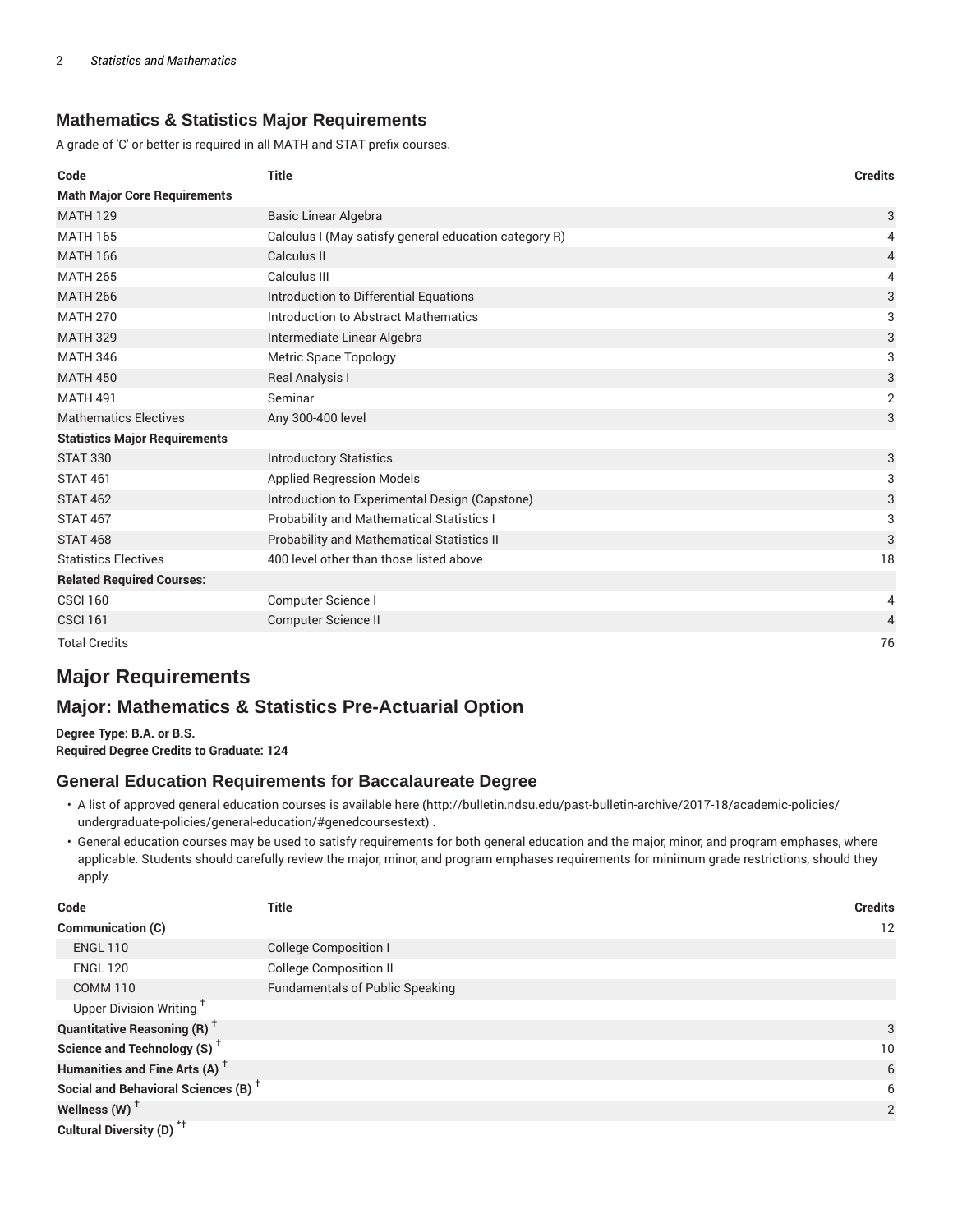| <b>Global Perspectives (G)</b> |    |
|--------------------------------|----|
| <b>Total Credits</b>           | 39 |

- \* May be satisfied by completing courses in another General Education category.
- † May be satisfied with courses required in the major. Review major requirements to determine if a specific upper division writing course is required.

#### **College Requirements**

| Code              | Title                                                                                                                                       | Credits |
|-------------------|---------------------------------------------------------------------------------------------------------------------------------------------|---------|
|                   | Bachelor of Arts (BA) Degree - An additional 12 credits Humanities and Social Sciences and proficiency at the second year level in a modern |         |
| foreign language. |                                                                                                                                             |         |
|                   | Bachelor of Science (BS) Degree - An additional 6 credits in Humanities or Social Sciences                                                  |         |

\* Humanities and Social Sciences may be fulfilled by any course having the following prefix: ADHM, ANTH, ARCH, ART, CJ, CLAS, COMM, ECON, ENGL, FREN, GEOG, GERM, HDFS, HIST, LA, LANG, MUSC, PHIL, POLS, PSYC, RELS, SOC, SPAN, THEA, WGS, or any course from the approved list of general education courses in humanities and social sciences (general education categories A and B). These credits must come from outside the department of the student's major.

#### **Major Requirements**

A grade of 'C' or better is required for all courses used toward the major.

| Code                                                | <b>Title</b>                                                                  | <b>Credits</b> |
|-----------------------------------------------------|-------------------------------------------------------------------------------|----------------|
| <b>Science and Mathematics College Requirements</b> |                                                                               | $6 - 12$       |
| <b>Math Major Requirements</b>                      |                                                                               |                |
| <b>MATH 129</b>                                     | Basic Linear Algebra                                                          | 3              |
| <b>MATH 165</b>                                     | Calculus I (May satisfy general education category R)                         | $\overline{4}$ |
| <b>MATH 166</b>                                     | Calculus II                                                                   | 4              |
| <b>MATH 265</b>                                     | Calculus III                                                                  | 4              |
| <b>MATH 266</b>                                     | Introduction to Differential Equations                                        | 3              |
| <b>MATH 270</b>                                     | Introduction to Abstract Mathematics                                          | $\sqrt{3}$     |
| <b>MATH 329</b>                                     | Intermediate Linear Algebra                                                   | 3              |
| <b>MATH 346</b>                                     | <b>Metric Space Topology</b>                                                  | 3              |
| <b>MATH 376</b>                                     | <b>Actuarial Exam Study</b>                                                   | $\mathbf{1}$   |
| <b>MATH 450</b>                                     | Real Analysis I                                                               | 3              |
| <b>Mathematics Elective</b>                         | Any 300-400 level                                                             | 3              |
| <b>Statistics Major Requirements</b>                |                                                                               |                |
| <b>STAT 330</b>                                     | <b>Introductory Statistics</b>                                                | 3              |
| <b>STAT 461</b>                                     | <b>Applied Regression Models</b>                                              | 3              |
| <b>STAT 462</b>                                     | Introduction to Experimental Design (Capstone)                                | 3              |
| <b>STAT 467</b>                                     | <b>Probability and Mathematical Statistics I</b>                              | 3              |
| <b>STAT 468</b>                                     | Probability and Mathematical Statistics II                                    | 3              |
| <b>STAT 476</b>                                     | Actuary Exam Study II                                                         | $\mathbf{1}$   |
| <b>Statistics Electives</b>                         | Courses must be at the 400 level and not listed above                         | 9              |
| <b>Related Required Courses</b>                     |                                                                               |                |
| ACCT 200                                            | <b>Elements of Accounting I</b>                                               | 3              |
| ACCT <sub>201</sub>                                 | Elements of Accounting II                                                     | $\sqrt{3}$     |
| <b>CSCI 160</b>                                     | Computer Science I                                                            | 4              |
| <b>CSCI 161</b>                                     | Computer Science II                                                           | 4              |
| <b>ECON 201</b>                                     | Principles of Microeconomics (May satisfy general education category B and G) | 3              |
| <b>ECON 202</b>                                     | Principles of Macroeconomics (May satisfy general education category B and G) | 3              |
| Electives: Select three courses from the following: |                                                                               | 9              |
| <b>CSCI 453</b>                                     | Linear Programming and Network Flows                                          |                |
| <b>CSCI 454</b>                                     | <b>Operations Research</b>                                                    |                |
| <b>ECON 341</b>                                     | Intermediate Microeconomics                                                   |                |